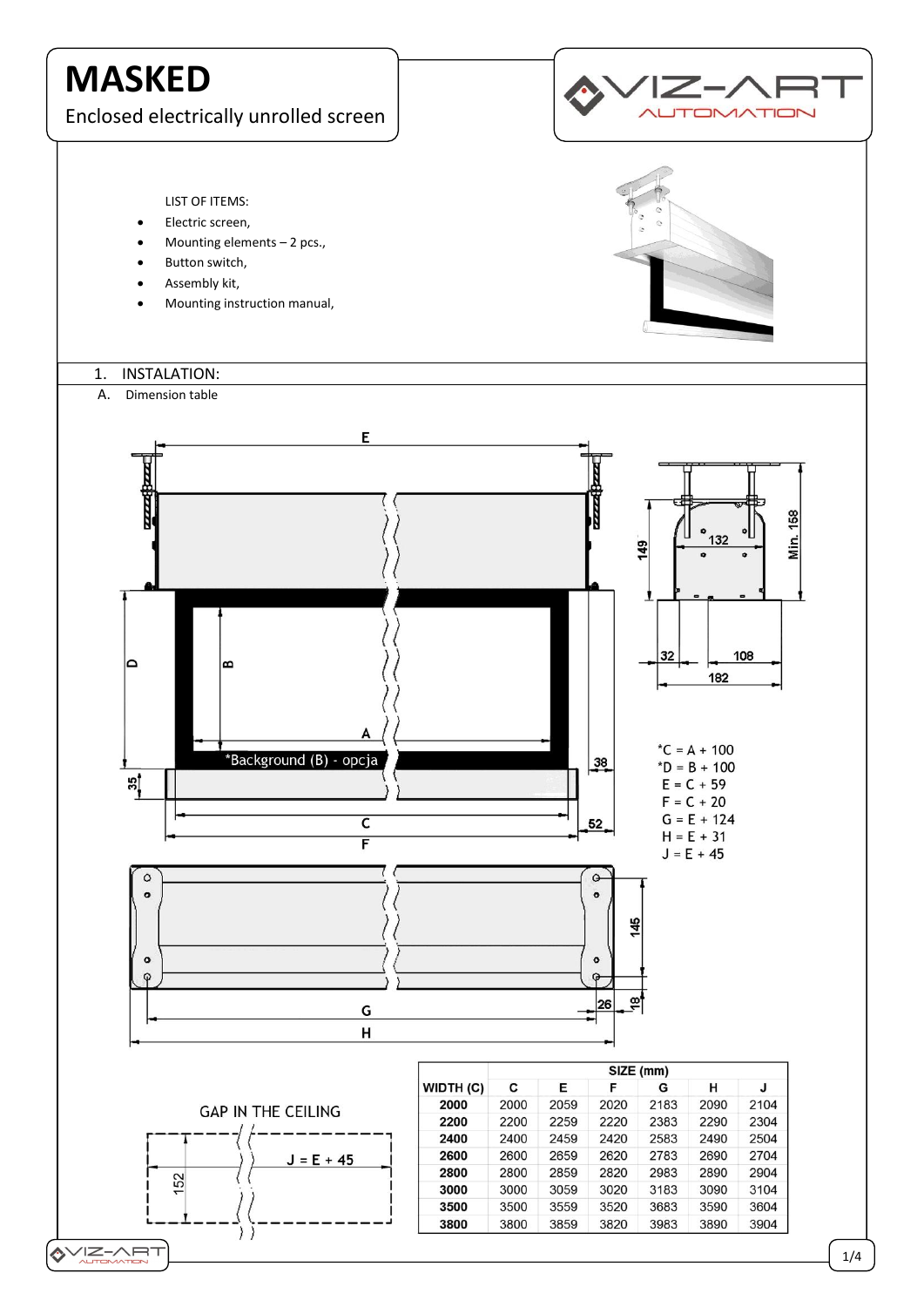- B. **PLEASE NOTE!** Installer decides, which wall plugs and screws are appropriate for the basis.
- 1- in designated areas on the ceiling prepare holes in the ceiling constant
- 2- mount the dowels and mounting elements (marked-a) and screw them on (installer decide on the type of used dowels and screws appropriate to the substrate)!
- 3- attach the screen housing to the mounting mandrels
- 4- make screen level adjustments (the housing must be installed horizontally! a different orientation of the screen may damage it)
- 5- apply the closing elements (marked F) evenly to the magnets located on the edges of the housing (marked E)

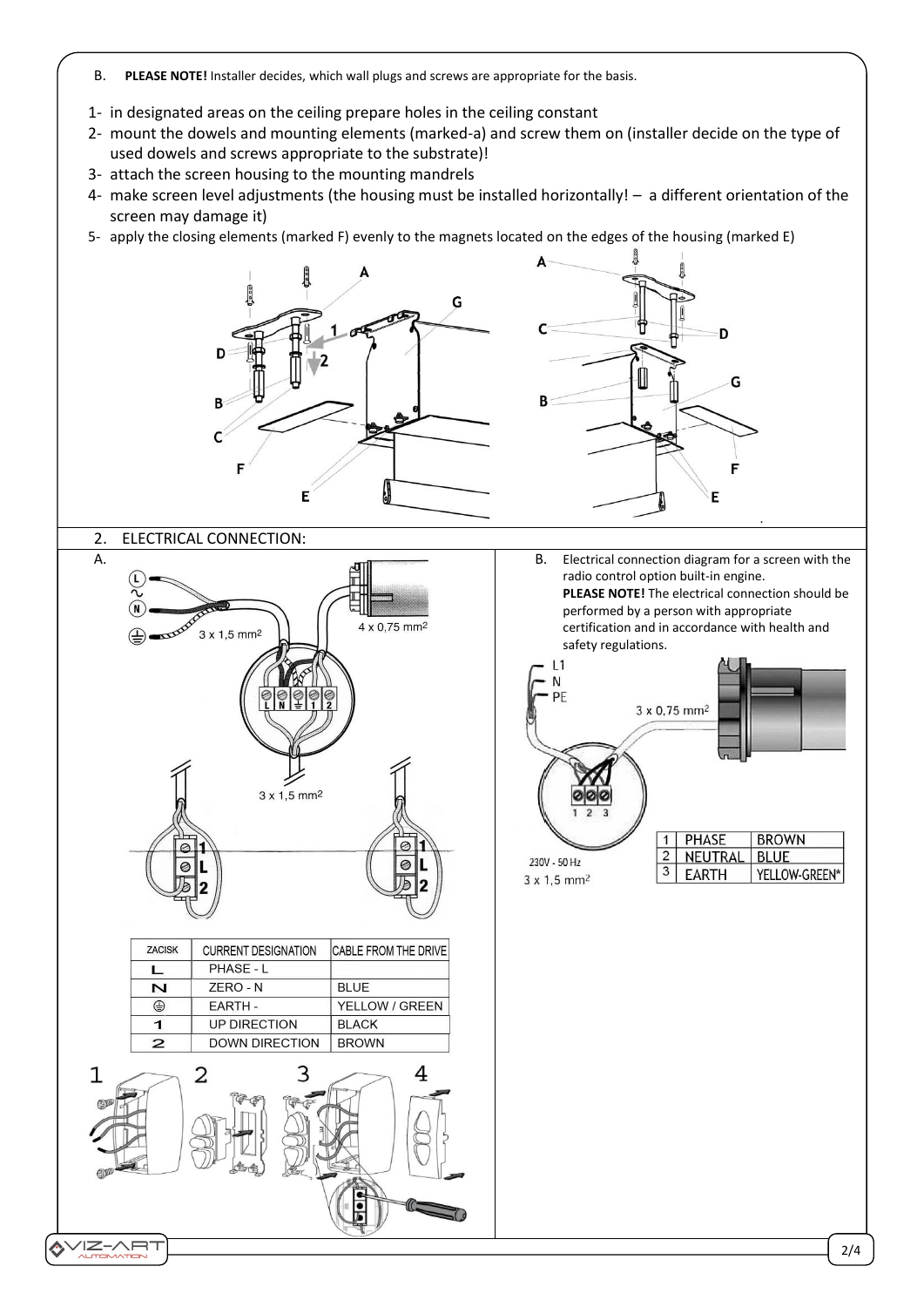